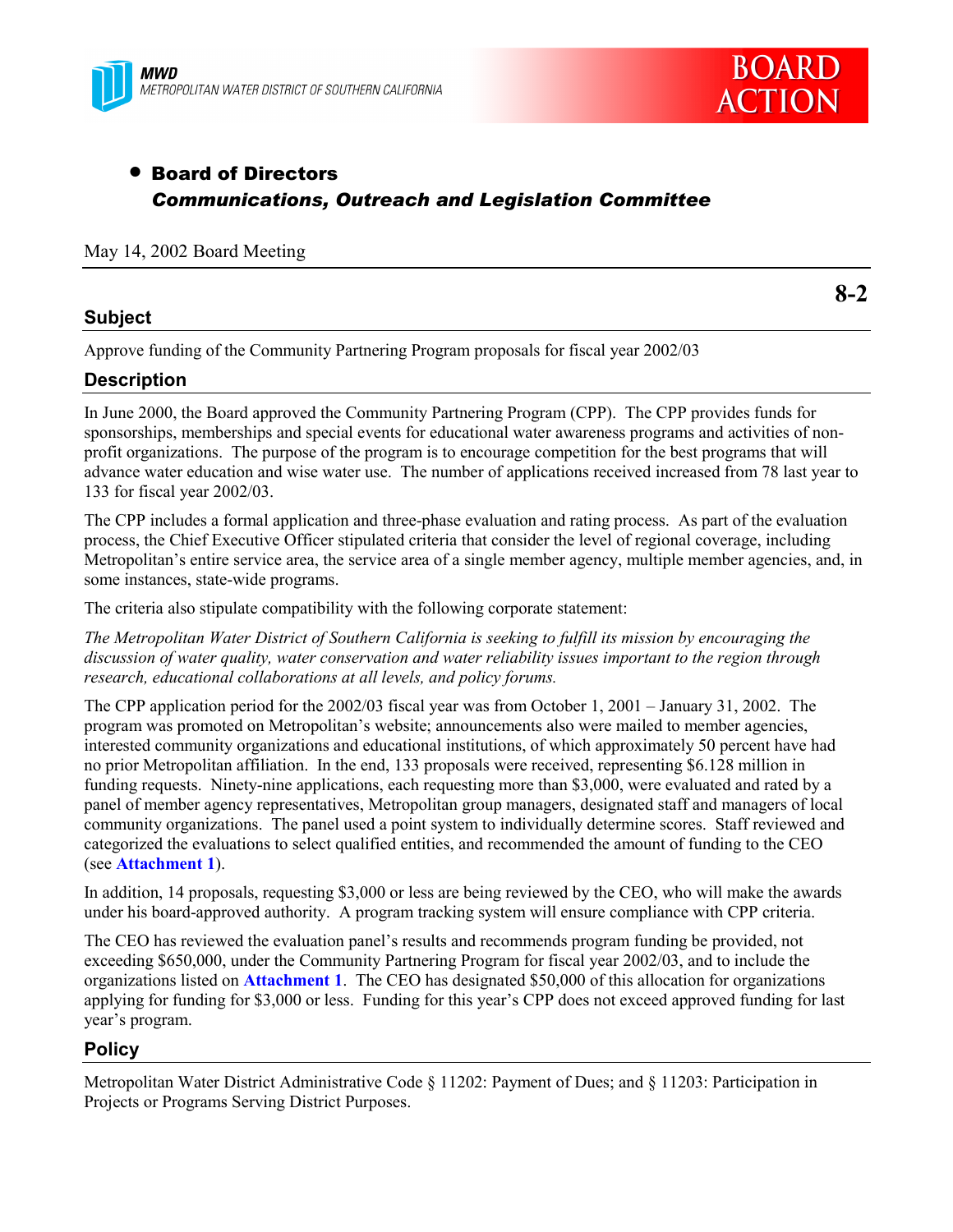#### **California Environmental Quality Act (CEQA)**

CEQA determination for Option #1:

**Attachment 1** to this board letter is a listing of 60 applications that would be funded under the proposed action. With the exception of one application (as noted below), the proposed action to be taken on the 59 applications is not defined as a project under CEQA because it involves continuing administrative activities, such as general policy and procedure making (Section 15378(b)(2) of the State CEQA Guidelines). In addition, the proposed action is not subject to CEQA because it involves other government fiscal activities, which do not involve any commitment to any specific project, which may result in a potentially significant physical impact on the environment (Section 15378(b)(4) of the State CEQA Guidelines).

The CEQA determination is: Determine that the proposed action for the 59 applications listed in **Attachment 1** is not subject to CEQA pursuant to Sections 15378(b)(2) and 15378(b)(4) of the State CEQA Guidelines.

For the application prepared by the Friends of the Los Angeles Chapter Foundation, the proposed action is categorically exempt under the provisions of CEQA. The proposed action involves the funding of a study that will consist of basic data collection and resource evaluation activities, which does not result in a serious or major disturbance to an environmental resource. This may be strictly for information gathering purposes, or as part of a study leading to an action, which a public agency has not yet approved, adopted, or funded. As such, the proposed action qualifies as a Class 6 Categorical Exemption (Section 15306 of the State CEQA Guidelines).

The CEQA determination is: Determine that pursuant to CEQA, the proposed action on the application for the Friends of the Los Angeles Chapter Foundation qualifies for a Class 6 Categorical Exemption (Section 15306 of the State CEQA Guidelines).

CEQA determination for Option #2:

None required.

#### **Board Options/Fiscal Impacts**

#### **Option #1**

Adopt the CEQA determination and approve funding of the Community Partnering Program, fiscal year 2002/03, for discretionary community activities. **Fiscal Impact:** Not to exceed \$650,000

#### **Option #2**

Reject funding of the Community Partnering Program for fiscal year 2002/03. **Fiscal Impact:** None

#### **Staff Recommendation**

Option #1

4/24/2002 *Adán Ortega, Jr. Date*

*Vice President, External Affairs*

4/29/2002 *Date*

**Ronald R. Gaste** *Chief Executive Officer*

**Attachment 1 – 2002/2003 CPP Applications Funding Recommended (valued over \$3,000)**

BLA #1597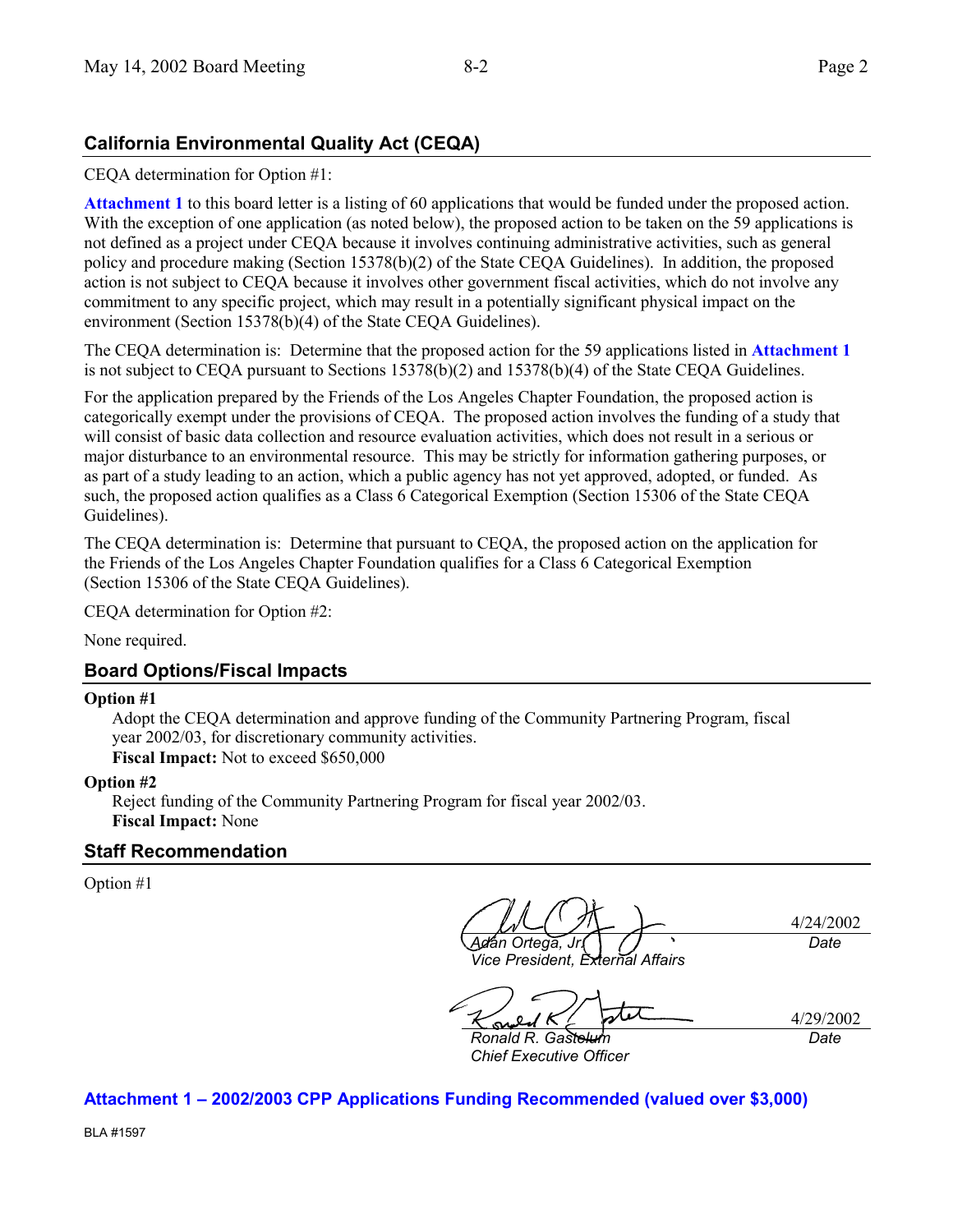# **EDUCATION**

| <b>NATIONAL and STATE</b><br><b>ORGANIZATIONS</b> | NEW (N)<br>or<br><b>REPEAT (R)</b> | <b>Description of Program</b><br>to be Funded                                                                 | <b>Funding</b><br><b>Request</b> | Recommend<br><b>Funding</b> |
|---------------------------------------------------|------------------------------------|---------------------------------------------------------------------------------------------------------------|----------------------------------|-----------------------------|
| <b>Water Education Foundation</b>                 | R                                  | Sponsorship of water resources<br>courses                                                                     | 11,500                           | 11,500                      |
| <b>Water Resources Center</b><br>Archives         | R                                  | CA Colloquium on Water lectures<br>series, available to all UC students<br>through the on-line library system | 5,500                            | 4,000                       |

| <b>REGIONAL and LOCAL</b><br><b>ORGANIZATIONS</b>            | NEW (N)<br>or<br><b>REPEAT (R)</b> | <b>Description of Program</b><br>to be Funded                                                                                   | <b>Funding</b><br><b>Request</b> | <b>Recommend</b><br><b>Funding</b> |
|--------------------------------------------------------------|------------------------------------|---------------------------------------------------------------------------------------------------------------------------------|----------------------------------|------------------------------------|
| CA Science Center,<br>Los Angeles                            | R                                  | <b>Community Youth Water Education</b><br>Program                                                                               | 20,702                           | 15,000                             |
| <b>Blue Planet</b>                                           | R                                  | Annual Children's Water Festival                                                                                                | 15,000                           | 14,000                             |
| <b>Claremont McKenna College</b><br>(Rose Institute)         | N                                  | Water Conference 2003 to discuss<br>regional water issues                                                                       | 50,000                           | 10,000                             |
| The Foundation for Cal State<br>San Bernardino               | $\mathsf{R}$                       | Water Festival 2003, includes water<br>forum, school garden (attendance<br>10,000                                               | 10,374                           | 10,000                             |
| Cal Poly Foundation,<br>Cal State Pomona                     | N                                  | Environmental, water conserving<br>education garden                                                                             | 370,500                          | 10,000                             |
| Western MWD - Waterwise<br><b>Education Zone</b>             | N                                  | Informational and educational<br>signage for existing xeriscape<br>garden to double visitors (current<br>annual visitors10,000) | 54,800                           | 10,000                             |
| Three Valleys MWD                                            | N                                  | "Learning to be water-wise"<br>program for 630 students                                                                         | 11,025                           | 10,000                             |
| Valley Leadership Institute                                  | R                                  | Teaches annually 30 adults civic<br>topics including water resources                                                            | 10,000                           | 6,500                              |
| Friends of the Children's<br>Museum                          | $\mathsf{R}$                       | Ongoing water resources education<br>tour program for 3 <sup>rd</sup> graders (close<br>to 50,000 students annually)            | 7,500                            | 6,000                              |
| Western MWD - The Water<br><b>Education Advisory Council</b> | N                                  | Project WET workshop for<br>educators (54 teachers and 1,700<br>students)                                                       | 7,010                            | 5,000                              |
| <b>Riverside County Youth</b><br>Museum (KidZone)            | N                                  | Upgrading of existing waterworks<br>interactive exhibit (100 elementary<br>school students weekly)                              | 10,000                           | 5,000                              |
| <b>Think Earth</b>                                           | R                                  | Adopt-a-Watershed program for 192<br>$4th$ & $5th$ graders                                                                      | 7,530                            | 5,000                              |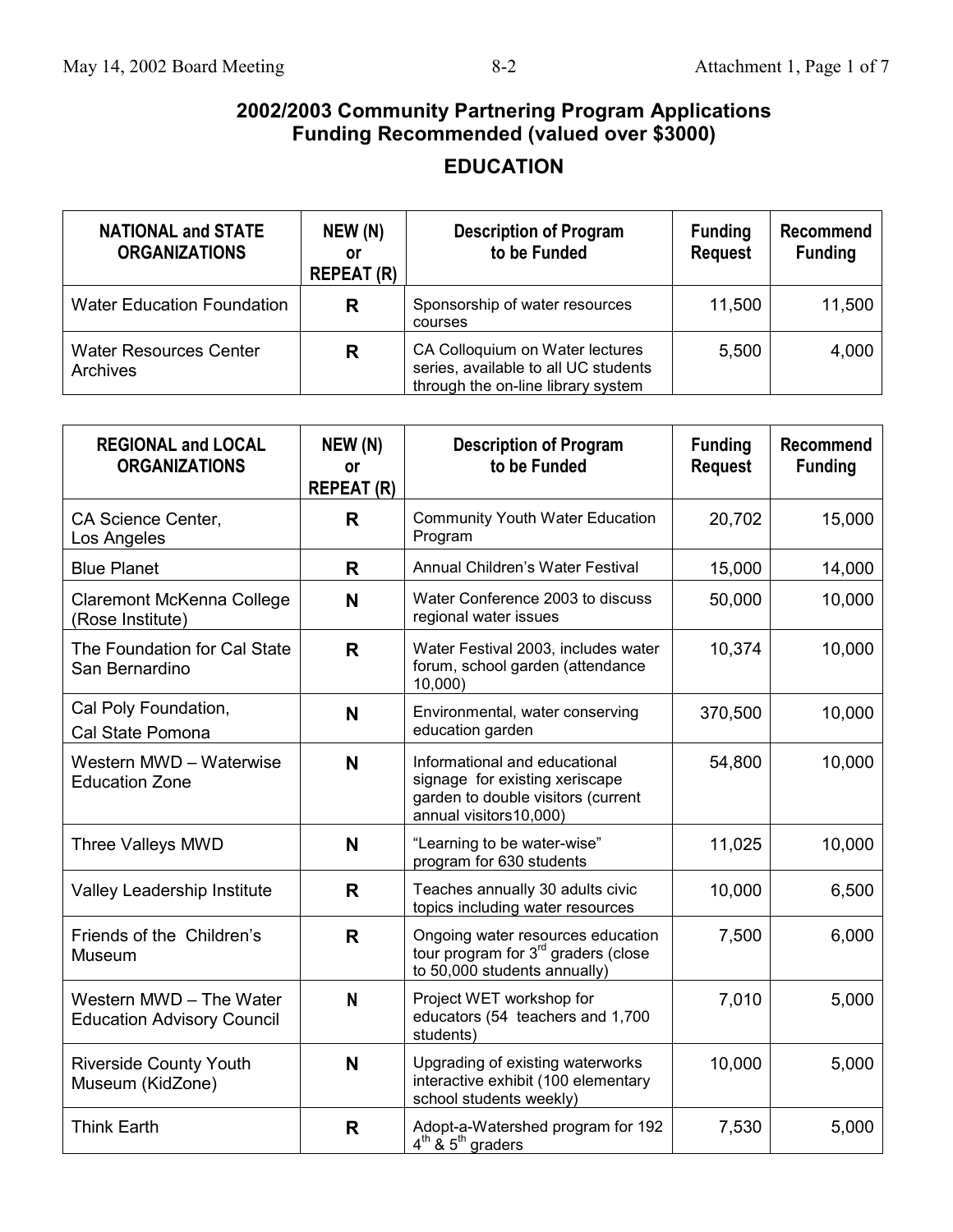# **EDUCATION**

| <b>REGIONAL and LOCAL</b><br><b>ORGANIZATIONS</b> | NEW (N)<br>or<br><b>REPEAT (R)</b> | <b>Description of Program</b><br>to be Funded                                                         | <b>Funding</b><br><b>Request</b> | Recommend<br><b>Funding</b> |
|---------------------------------------------------|------------------------------------|-------------------------------------------------------------------------------------------------------|----------------------------------|-----------------------------|
| Granada Hills High School                         | N                                  | <b>Water Engineering Academy</b><br>partnership to further careers in the<br>water resources industry | 17,570                           | 5,000                       |
| El Centro de Accion Social                        | N                                  | Water resources education for 300<br>low-income, new immigrants in<br>Pasadena (summer school)        | 13,205                           | 5,000                       |
| <b>Ballona Wetlands</b><br>Foundation             | N                                  | Wonders of Wetlands educational<br>program for $4th$ -6 <sup>th</sup> graders (4,700)<br>students)l   | 5,027                            | 4,000                       |
| Alice M. Birney Elementary<br>School              | N                                  | Create Xeriscape garden with<br>student participation                                                 | 10,500                           | 3,500                       |
| <b>TOTAL:</b>                                     |                                    |                                                                                                       | \$637,743                        | \$139,500                   |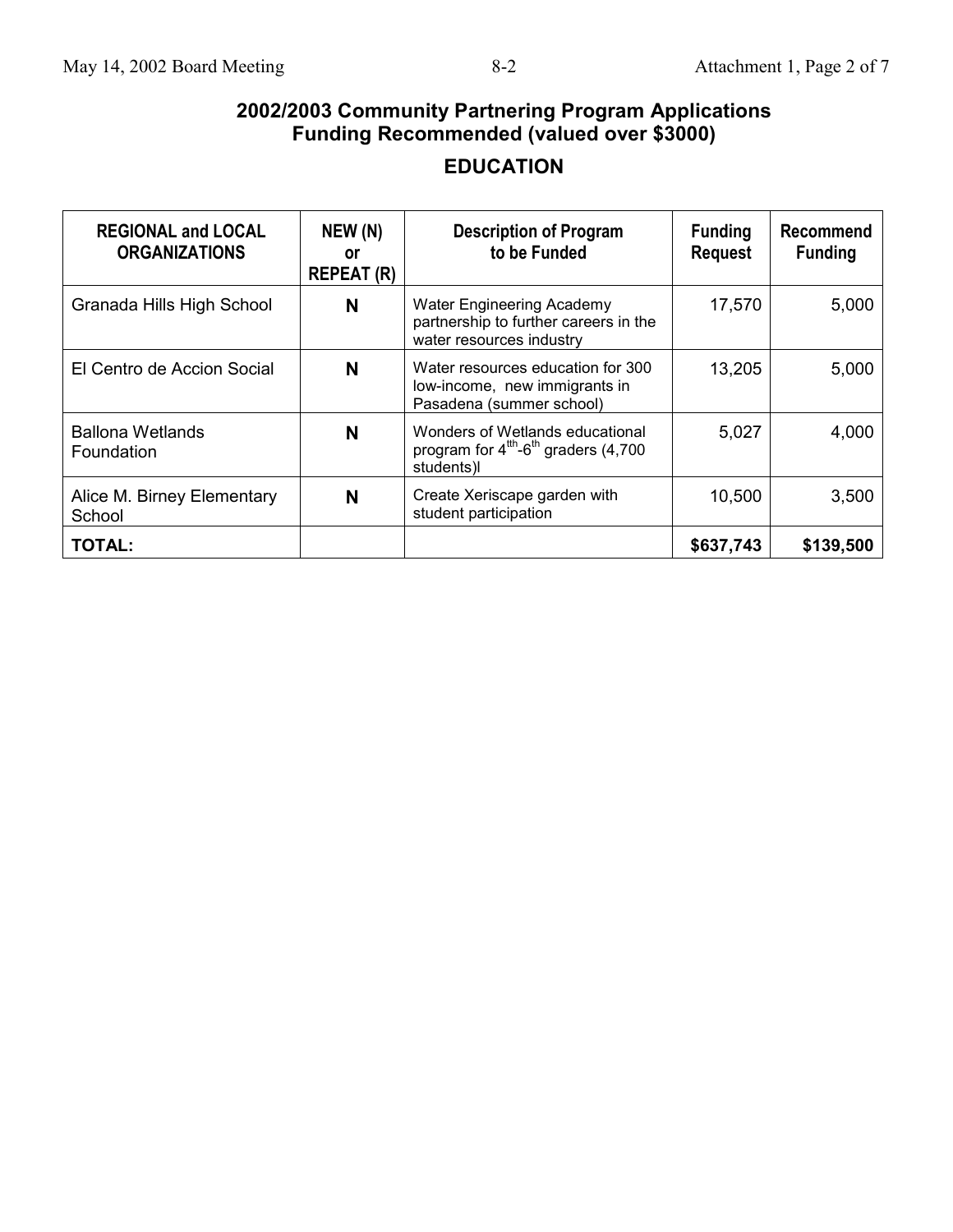## **RESEARCH**

| <b>REGIONAL and LOCAL</b><br><b>ORGANIZATIONS</b>                 | NEW (N)<br>or<br><b>REPEAT (R)</b> | <b>Description of Program</b><br>to be Funded                                                                                                | <b>Funding</b><br><b>Request</b> | Recommend<br><b>Funding</b> |
|-------------------------------------------------------------------|------------------------------------|----------------------------------------------------------------------------------------------------------------------------------------------|----------------------------------|-----------------------------|
| Urban & Environmental<br>Policy Institute<br>(Occidental College) | R                                  | Education & outreach programs around<br>water quality issues, including water<br>quality monitoring project along the<br>Arroyo              | 35,000                           | 20,000                      |
| LA & San Gabriel Rivers<br><b>Watershed Council</b>               | R                                  | Group tackles watershed issues,<br>including developing maps and<br>database of vegetation types within<br>water-body corridors of the LA/SG | 24,000                           | 15,000                      |
| <b>TOTAL:</b>                                                     |                                    |                                                                                                                                              | \$59,000                         | \$35,000                    |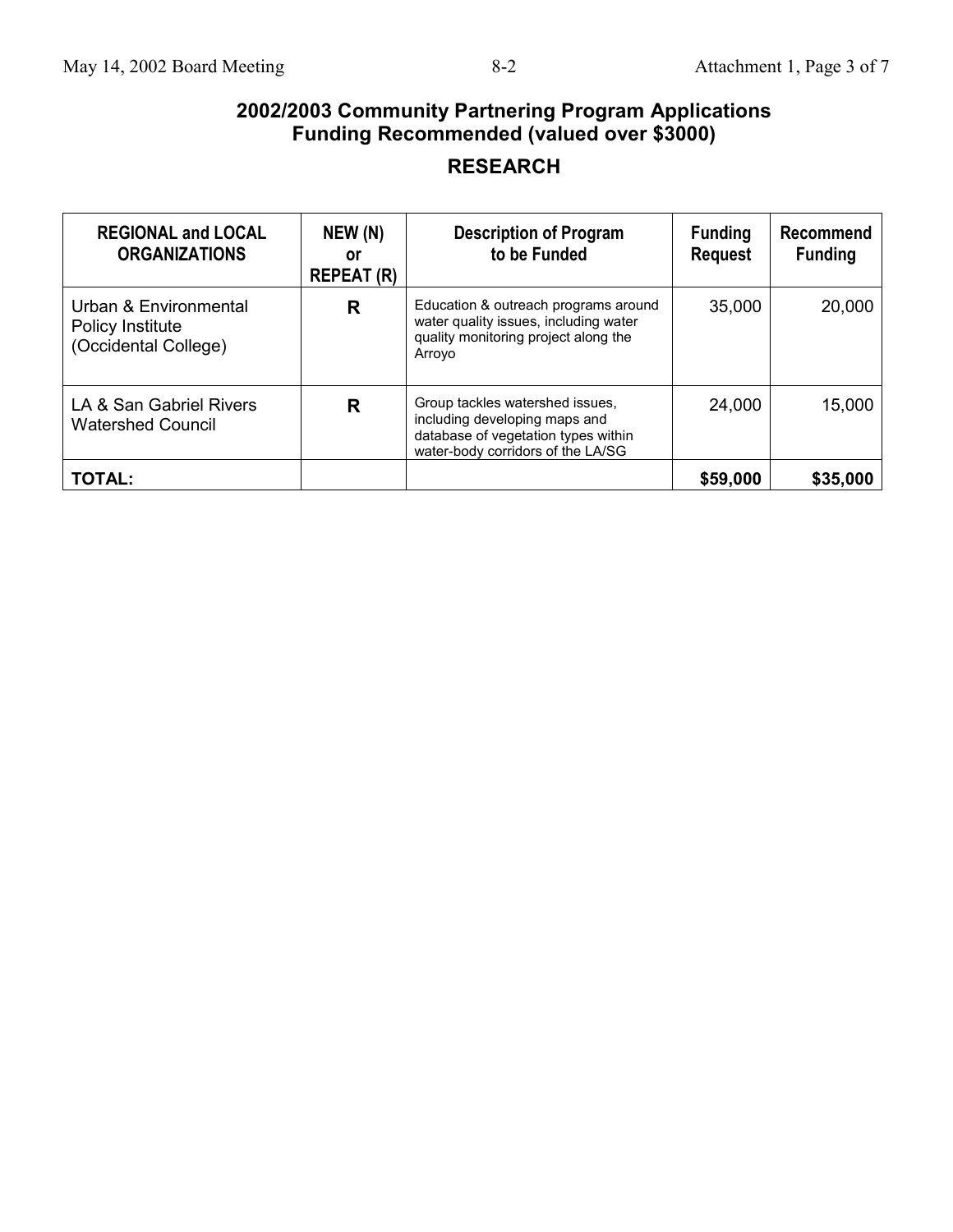## **ENVIRONMENTAL PROGRAMS**

| <b>NATIONAL and STATE</b><br><b>ORGANIZATIONS</b> | NEW (N)<br>or<br><b>REPEAT (R)</b> | <b>Description of Program</b><br>to be Funded                                      | <b>Funding</b><br><b>Request</b> | Recommend<br><b>Funding</b> |
|---------------------------------------------------|------------------------------------|------------------------------------------------------------------------------------|----------------------------------|-----------------------------|
| Window To The World                               | N                                  | 60-minute PBS documentary on<br>evolving water crisis and spectrum of<br>solutions | 25,000                           | 10,000                      |

| <b>REGIONAL and LOCAL</b><br><b>ORGANIZATIONS</b> | NEW (N)<br>or<br><b>REPEAT (R)</b> | <b>Description of Program</b><br>to be Funded                                                                               | <b>Funding</b><br><b>Request</b> | Recommend<br><b>Funding</b> |
|---------------------------------------------------|------------------------------------|-----------------------------------------------------------------------------------------------------------------------------|----------------------------------|-----------------------------|
| Heal the Bay                                      | R                                  | Water-related environmental education<br>programs (audience: 10,000 students)                                               | 37,448                           | 20,000                      |
| City of Santa Monica                              | R                                  | Ballona Creek Watershed/ Wetlands<br>map - Phase II                                                                         | 42,000                           | 10,000                      |
| <b>TreePeople</b>                                 | N                                  | Eco-Tours and watershed mgt. through<br>environmental sustainability program                                                | 25,000                           | 10,000                      |
| <b>Bolsa Chica Land Trust</b>                     | N                                  | Miracles of Marsh outdoor education<br>program that addresses urban<br>watershed management, water quality<br>and treatment | 8,000                            | 6,000                       |
| Friends of the LA Chapter<br>Foundation           | N                                  | Develop habitat restoration on 57-acre<br>San Gabriel River frontage. Model for<br>urban river restoration.                 | 17,500                           | 5,000                       |
| <b>TOTAL:</b>                                     |                                    |                                                                                                                             | \$154,948                        | \$61,000                    |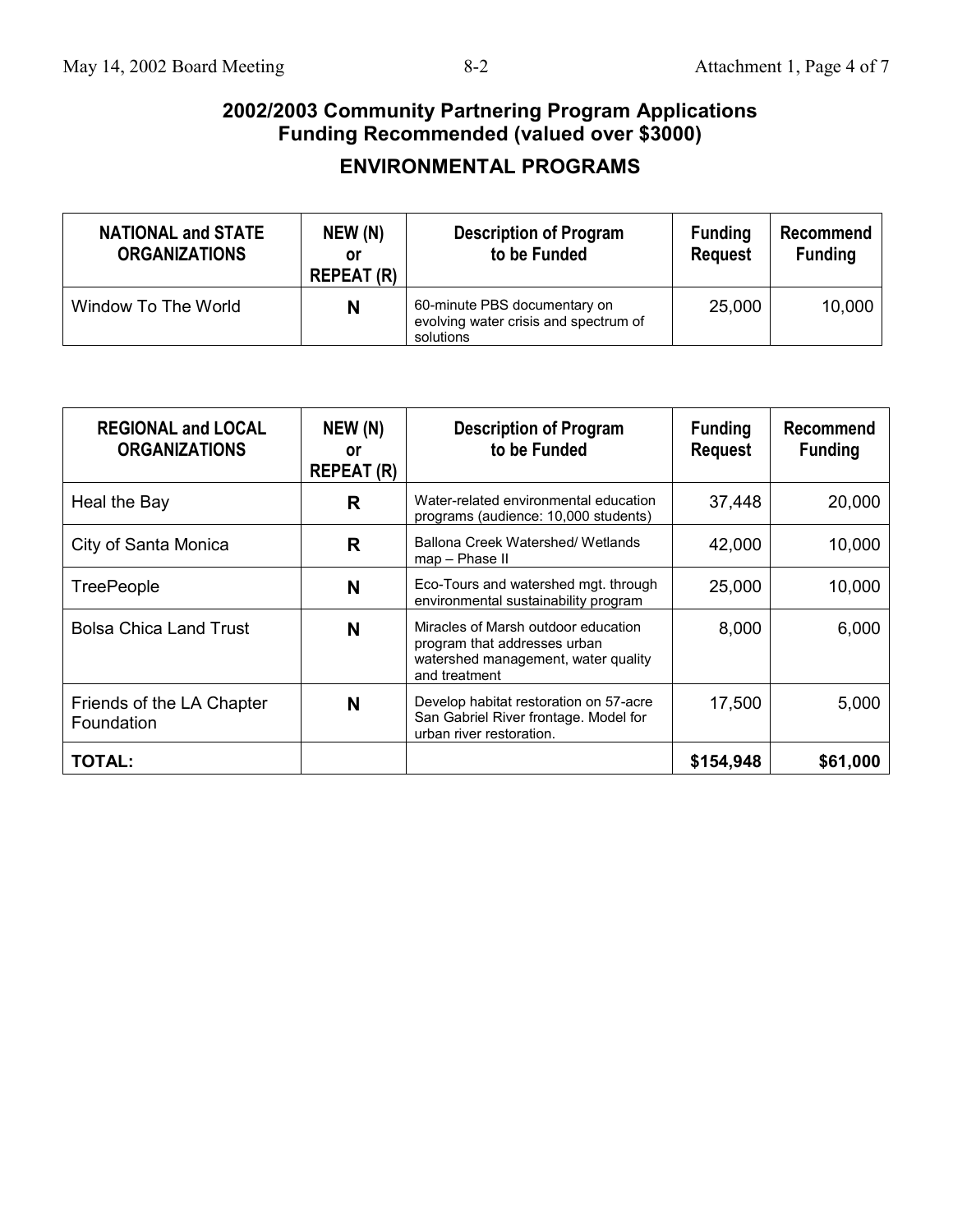### **OUTREACH PROGRAMS**

| <b>NATIONAL and STATE</b><br><b>ORGANIZATIONS</b> | NEW (N)<br>or<br><b>REPEAT (R)</b> | <b>Description of Program</b><br>to be Funded                                                   | <b>Funding</b><br><b>Request</b> | Recommend<br><b>Funding</b> |
|---------------------------------------------------|------------------------------------|-------------------------------------------------------------------------------------------------|----------------------------------|-----------------------------|
| Sacramento River<br><b>Watershed Program</b>      | R                                  | Partnership with News 10. Promotes<br>public awareness on watershed and<br>water purity issues. | 20,000                           | 10,000                      |
| Ask Earthman Foundation                           | N                                  | 5-part video series for TV, includes<br>ecology, conservation, CA's<br>environmental heritage   | 152,080                          | 10,000                      |

| <b>REGIONAL and LOCAL</b><br><b>ORGANIZATIONS</b>         | NEW (N)<br>0ľ<br><b>REPEAT (R)</b> | <b>Description of Program</b><br>to be Funded                                                                                                    | <b>Funding</b><br><b>Request</b> | Recommend<br><b>Funding</b> |
|-----------------------------------------------------------|------------------------------------|--------------------------------------------------------------------------------------------------------------------------------------------------|----------------------------------|-----------------------------|
| Aquarium of the Pacific                                   | R                                  | Scholarship fund to serve<br>underprivileged children who lack<br>access to the Aquarium's scientific<br>learning resources (for 6,000 students) | 45,000                           | 17,500                      |
| <b>Helix Water District</b>                               | R                                  | Community Outreach for new water<br>treatment plant                                                                                              | 50,000                           | 10,000                      |
| <b>White Memorial Medical</b><br>Center                   | N                                  | Water education program for educators<br>and healthcare providers                                                                                | 24,000                           | 6,000                       |
| Abuelitos Internacional                                   | N                                  | Creation of a 3-part series of children's<br>books on environmental protection,<br>including water conservation                                  | 30,000                           | 5,000                       |
| <b>TODEC Legal Center</b>                                 | N                                  | Educational public outreach program to<br>limited and non-English speaking<br>Riverside county residents on regional<br>water issues             | 50,000                           | 5,000                       |
| Salvadoran American<br>Leadership and Educational<br>Fund | R                                  | Educates participants on issues such as<br>water resources management                                                                            | 15,000                           | 5,000                       |
| Pasadena Water & Power                                    | N                                  | Selected one out of 12 applications:<br>Consumer water Forum                                                                                     | 85,145                           | 4,000                       |
| <b>TOTAL:</b>                                             |                                    |                                                                                                                                                  | \$471,225                        | \$72,500                    |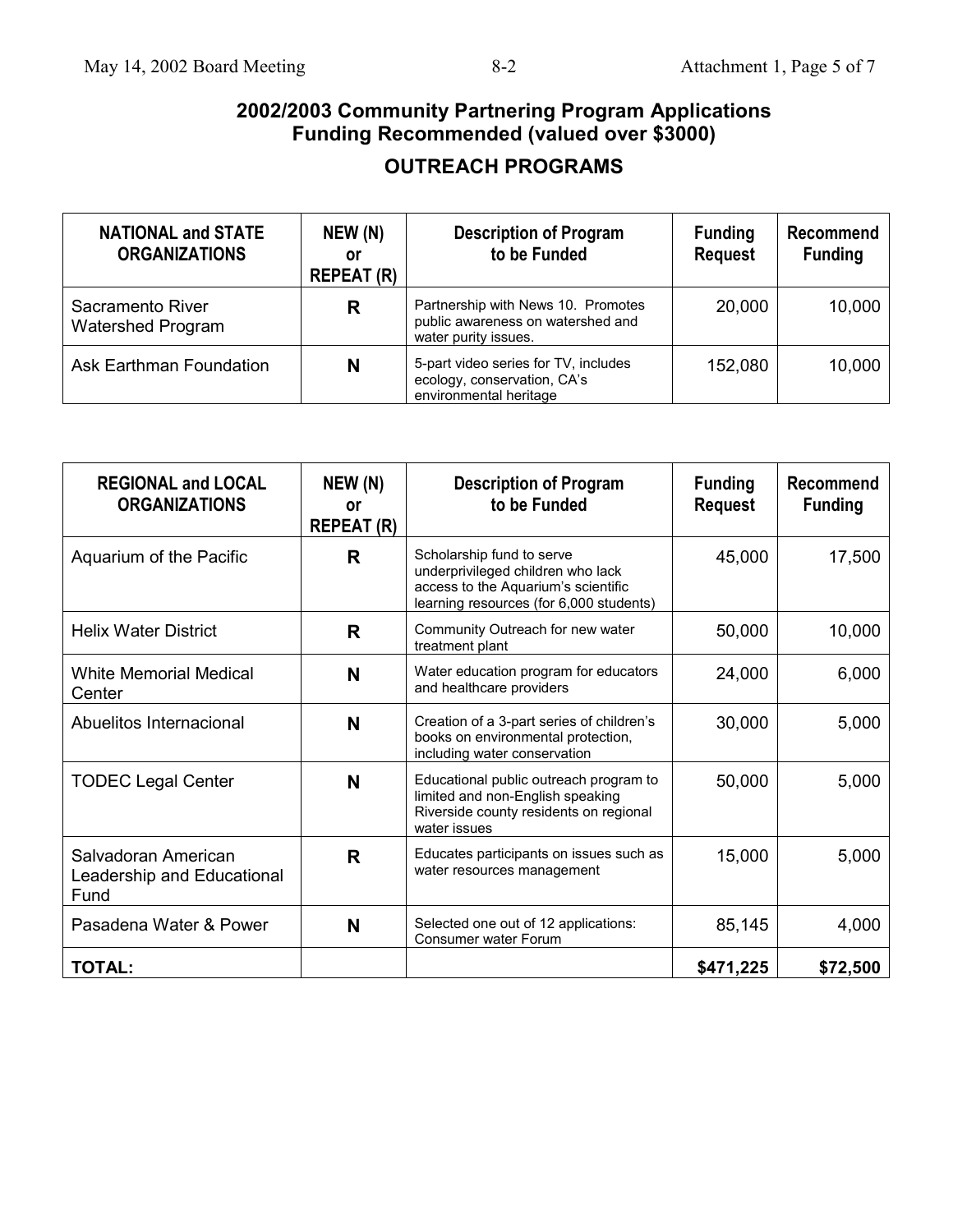|  |  | <b>CONSERVATION PROGRAMS</b> |
|--|--|------------------------------|
|--|--|------------------------------|

| <b>REGIONAL and LOCAL</b><br><b>ORGANIZATIONS</b>         | NEW (N)<br>٥r<br><b>REPEAT (R)</b> | <b>Description of Program</b><br>to be Funded                                                                                                                                                       | <b>Funding</b><br><b>Request</b> | <b>Recommend</b><br><b>Funding</b> |
|-----------------------------------------------------------|------------------------------------|-----------------------------------------------------------------------------------------------------------------------------------------------------------------------------------------------------|----------------------------------|------------------------------------|
| Rincon del Diablo MWD                                     | N                                  | Upgrading of demonstration garden for<br>xeriscape awareness annual open<br>house events                                                                                                            | 51,700                           | 10,000                             |
| Riverside-Corona Resource<br><b>Conservation District</b> | R                                  | Upgrading of antiquated research<br>center (Land Use Learning Center) to<br>state-of- the art natural resource<br>education & community conservation<br>center (including demonstration<br>garden). | 45,000                           | 10,000                             |
| Las Virgenes Municipal<br><b>Water District</b>           | R                                  | Water-wise demonstration garden<br>upgrade at Calabasas Community<br>Center                                                                                                                         | 35,500                           | 10,000                             |
| <b>Water Conservation Garden</b><br>Authority             | N                                  | Production of educational 30-minute<br>video on water conservation, irrigation<br>& xeriscape techniques.                                                                                           | 10,000                           | 10,000                             |
| City of Oxnard                                            | R                                  | Groundwater Recovery Enhancement<br>and Treatment outreach program.<br>Emphasis on recycled water and water<br>quality                                                                              | 5,000                            | 5,000                              |
| Greater Los Angeles Zoo<br>Assn.                          | N                                  | Demonstration project: water<br>conservation and tie-in native plant<br>garden                                                                                                                      | 39,720                           | 5,000                              |
| <b>Hurst Ranch Historical</b><br>Foundation               | R                                  | Establishment of water-efficient<br>vegetable garden. Instruction and<br>management through San Gabriel<br>Valley YMCA.                                                                             | 46,800                           | 5,000                              |
| South Coast Resource<br>Conservation &<br>Development     | N                                  | "Conservation on Wheels: the pH<br>Experience". Teaches 3rd & 4th<br>graders the importance of healthy<br>watersheds                                                                                | 18,500                           | 5,000                              |
| The Theodore Payne<br>Foundation                          | N                                  | Bilingual program to educate<br>gardeners, architects and contractors<br>on water conservation and CA native<br>plants                                                                              | 13,000                           | 5,000                              |
| The Japanese Garden                                       | N                                  | Public education center to teach water<br>conservation, and reclamation, reuse<br>and general water science awareness                                                                               | 2,918,500                        | 5,000                              |
| <b>Eco-Home Network</b>                                   | R                                  | Conservation "Homes for the Future"<br>exhibit                                                                                                                                                      | 30,500                           | 4,000                              |
| Rancho Santa Ana Botanic<br>Garden                        | R                                  | Water conservation education through<br>hands-on workshop, emphasizing the<br>use of native plants.                                                                                                 | 8,000                            | 3,300                              |
| <b>TOTAL:</b>                                             |                                    |                                                                                                                                                                                                     | \$3,222,220                      | \$77,300                           |